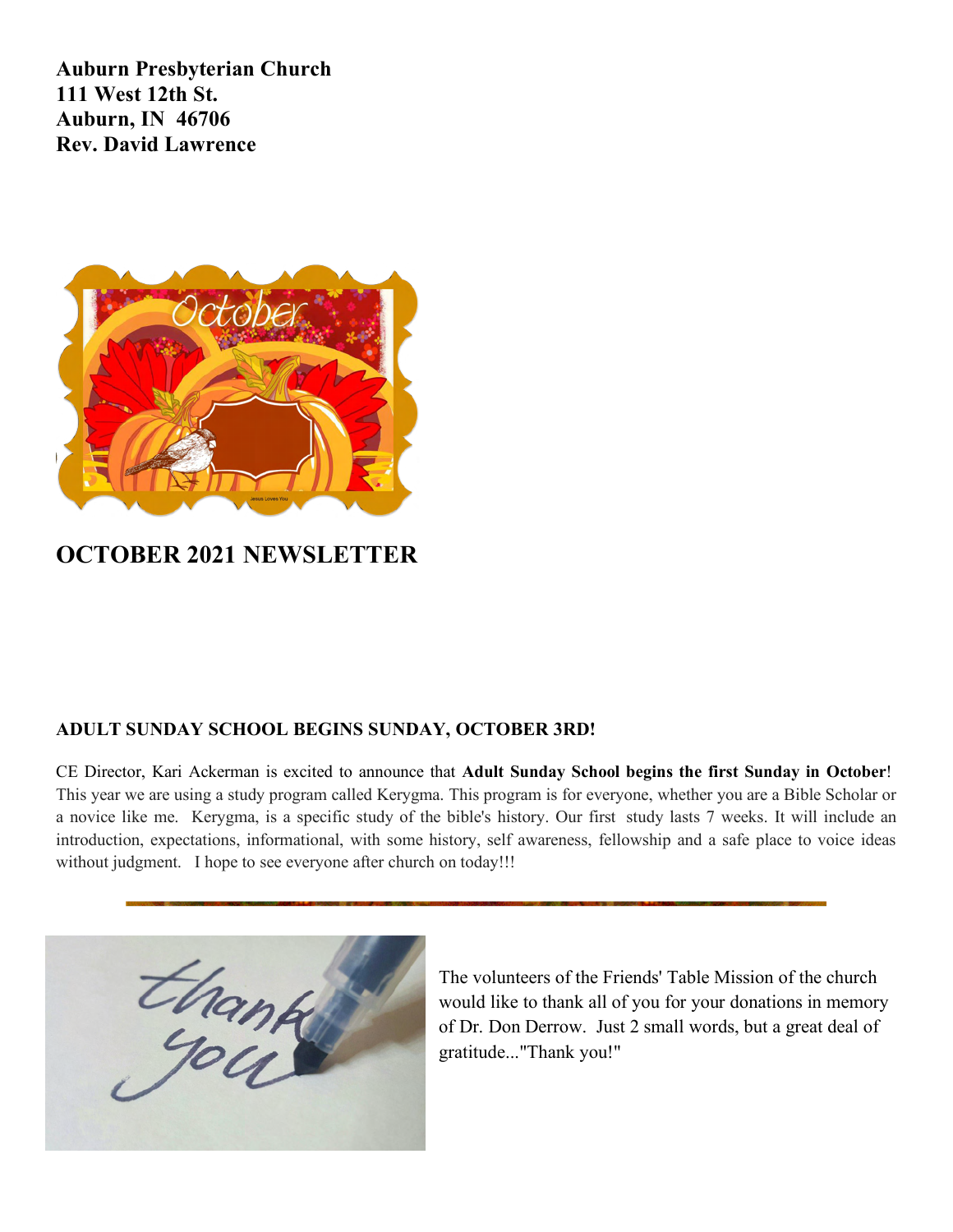### **FROM THE PASTOR:**

Brothers and Sisters-I am writing this in the middle of fair week. This week is huge for Auburn! The downtown is filled with rides, booths, cars, and people. There is an excitement in the air and people have high expectations. I have the privilege of being right in the middle of it. I can people watch and have some great conversations.

I pass through the fair several times a day going to and from the church. Walking around the fair today I couldn't help but be reminded of a line from Psalm 118 – This is the day that the Lord has made, let us rejoice and be glad in it. Whether it's the food (doughnuts), the games, the rides, or just the whole package, the fair brings people joy. I wonder if that's what it is about the fair…For just a few moments we can put aside our worries and enjoy ourselves in the day or remember past experiences. It's times like these when we're happy to be alive and thank God for our creation.

I believe God desires us to live that way all the time. God created us to be happy, joyous, and free. The Bible describes the original creatures as living without a care in the world. That was God's original intention – a fair week life of excitement, expectation, food, and fun.

Unfortunately, humans messed things up. Our concern for ourselves and our self-will derailed God's intentions. Even today we cling to our worries and concerns when most of the time there is little or nothing we can do about them. It almost seems as if we derive some perverse pleasure out of being worried, unhappy, or dissatisfied.

The psalm I mentioned addresses this perennial discontent. Throughout Psalm 118 the listener is directed back to God. We are reminded that God is always present. We are encouraged to look to God in the middle of our worry and when we look to God we are restored. This is not to say that God will immediately remove everything that is weighing us down and make it right. God does not act like a divine Santa Claus, but when we turn to God we are reminded who is our creator, redeemer, and sustainer.

Life is challenging be it finances, work, family, or school. We're going to worry and fret just because that's the way we're built. What we can do, though, is be more aware of what we're fretting about. We can choose to let go of a lot of our concerns and rely on God to take care of them. We can have that fair experience more often.

Shalom, David

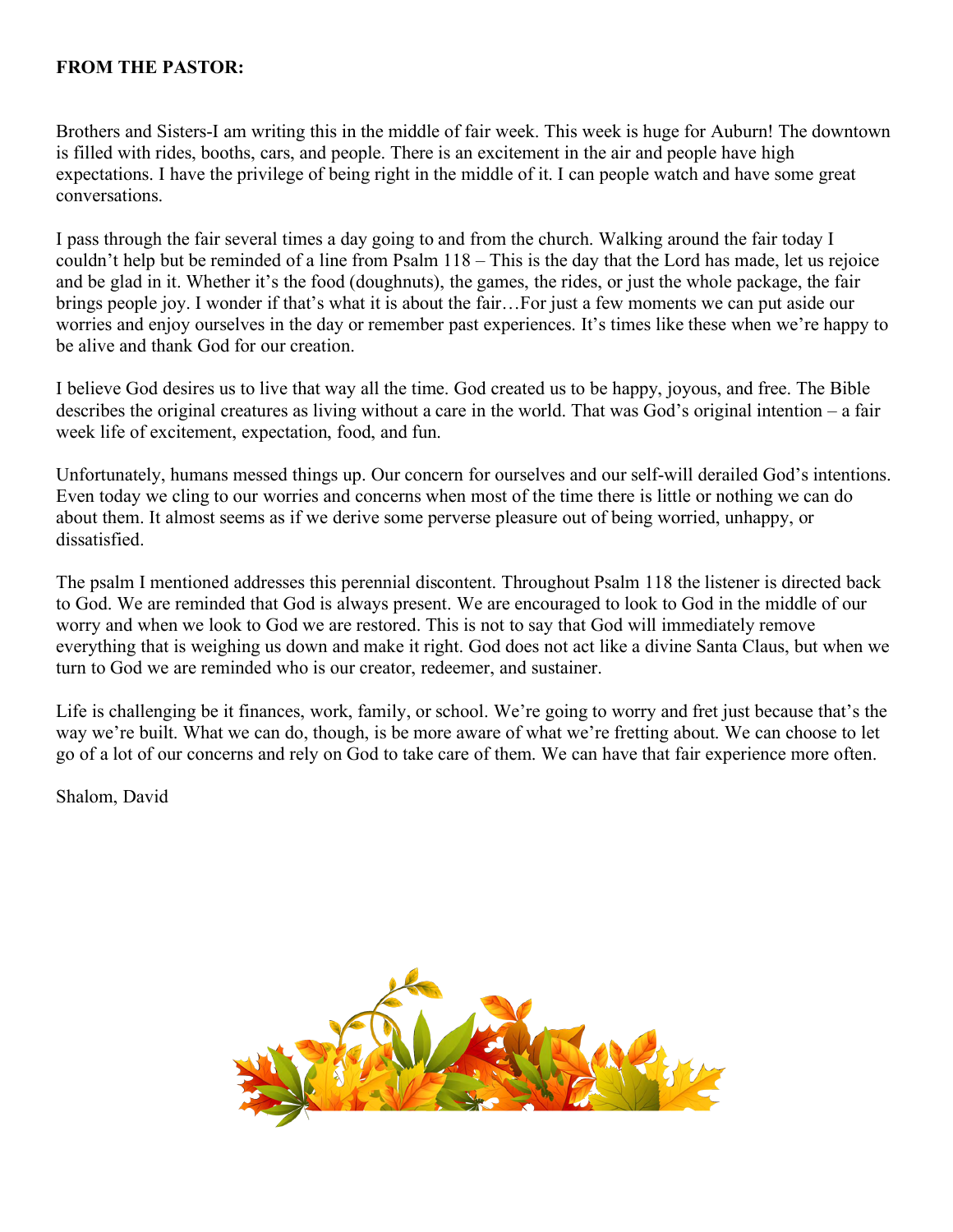#### **FAITH IN ACTION SUNDAY:**

Faith in Action Sunday was a huge success in our community. Big Thank You to all that had a part in this day of outreach! We had over 150 volunteers from 5 different churches participating! Many projects were completed. The day started in the sanctuary at the First United Methodist Church, a brief mission moment was held, we sang and had prayer. Afterwards, we broke out into our project groups for instructions. Various projects included, painting dugouts at Smith Acres, building a sandbox for Hearten House, making no sew blankets, writing cards, baking goodies for our law enforcement/fire department, edging or weeding at the parks. There was something to do at all age levels and skills. When our project was accomplished we headed back to the FUMC for a nice lunch made by volunteers. It was a great opportunity to show the Auburn community our Faith into Action! Please consider volunteering at the next Faith in Action day, you won't regret it!

#### Melinda Smith

Fellowship Evangelism Church Growth Committee Chairperson